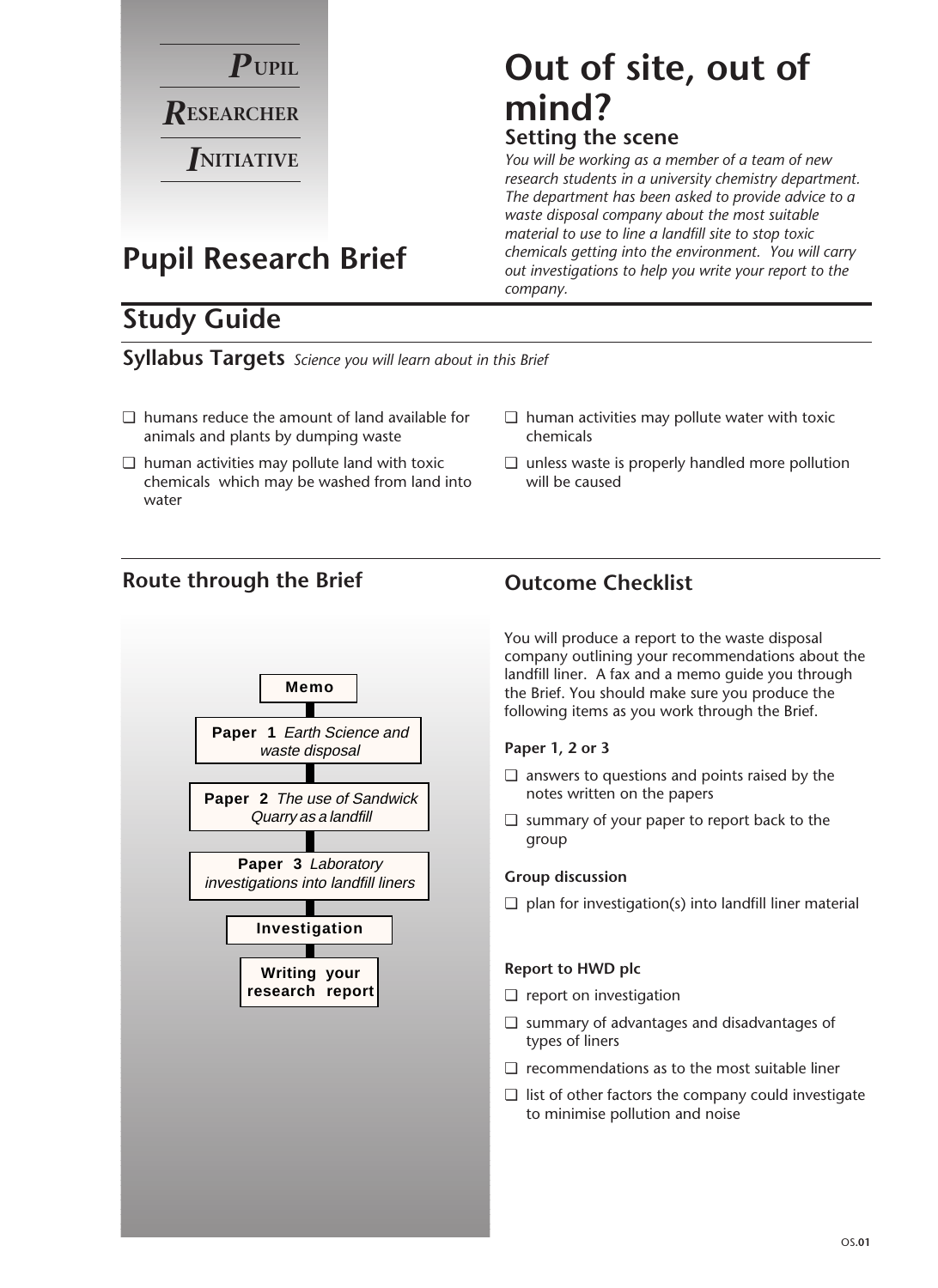## **Regents University**

# **Fax Transmission**

| To:         | Dr. J. Brown, Research Team Leader             |
|-------------|------------------------------------------------|
| Department: | Environmental Chemistry Unit, Broomhill Campus |

**Number of pages (including cover sheet): 2**

| From:       | Prof. A. Thompson, Head of Chemistry Division |
|-------------|-----------------------------------------------|
| Department: | <b>Chemistry Division, City Campus</b>        |
| Fax:        | 0192 532299                                   |
| Telephone:  | 0192 532209 ext. 2205                         |

#### **Message**

#### **Re: Hamside Waste Disposal plc (HWD): Sandwick Quarry landfill site liner contract**

HWD has now finished a report on the use of the old Sandwick Quarry as a landfill site. They want to obtain a licence to allow them to put household waste into the site. Before they can obtain this licence from the County Council they must provide information about how the site will be lined to stop polluted water from running out of the site. This polluted water is called leachate. We have been awarded a contract from HWD to investigate three possible liners and make recommendations on which will be the most suitable. We have samples of the lining materials which we can mix into various combinations.

The time scale for the project is very tight. I suggest you involve your new research students but as they have no experience of the technical problems linked to landfill sites we will have to get their knowledge up to a suitable level quickly.

I've enclosed 3 papers which may be helpful. These are listed below. The research team members should work through these before starting the research investigation. I've also written a few comments on the papers which should stimulate some thought and help their understanding. It would be a good idea if the research students made notes based on their answers to my hand written questions and comments.

- 1. Thompson, A. (1994) "Earth Science and waste disposal" in *Environmental Matters* Vol 3, pp224-5
- 2. Roberts, R. and Wilks, F. (1996) *The Use of Sandwick Quarry as a landfill site*. HWD Site Investigation Report
- 3. Thornton, S.F., Bright M.I., Lerner D.N. and Tellam J.H. (1995) "Laboratory investigations into landfill liners" *Journal of Waste Science and Technology* Vol 81, pp74-5

..continued on next page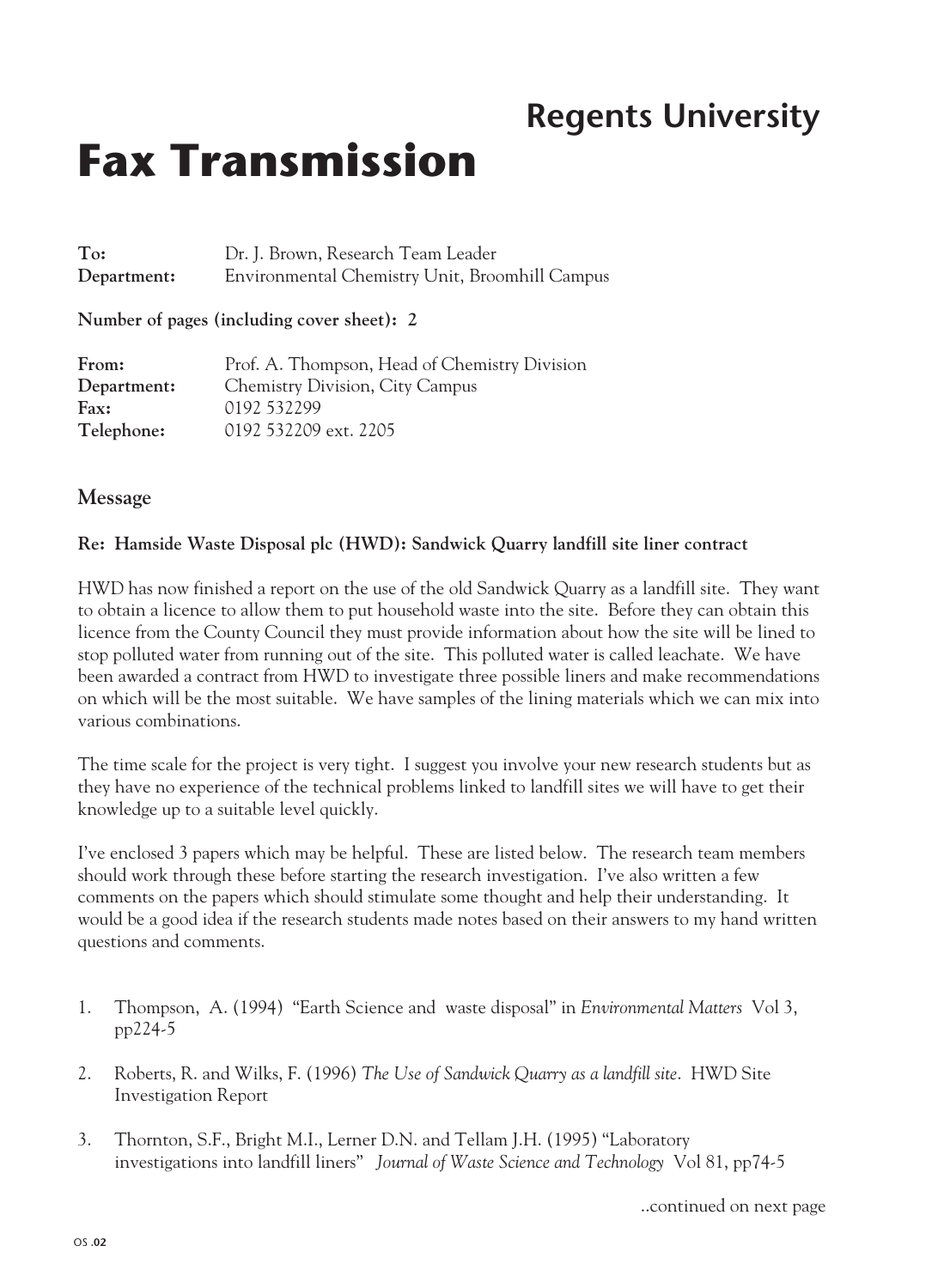I've copied the relevant section from the HWD research contract below.

*The contractor is required to carry out the necessary research to determine the most appropriate liner for the Sandwick Quarry landfill site. The following factors must be taken into account in making recommendations:*

- *rock samples from the quarry must be used in order to find out if they react with the leachate;*
- the liner must be produced from one or more of the natural materials provided and be able to protect *local water supplies, especially the River Aron;*
- *the recommended solution must be based on evidence from investigations and supported by information from the research literature;*
- *a written report of the work with conclusions and recommendations is required. The contractor may also be requested to present a summary of the report to the HWD Management Committee. The report must include:*
	- *a) a summary of the advantages and disadvantages of natural and synthetic liners;*
	- *b) a description of any reaction between the leachate samples with rock from the quarry;*
	- *c) a description of the liner investigations, including all data collected;*
	- *d) a clear recommendation as to the most suitable liner;*
	- *e) a list of other aspects of landfill which our company could investigate to minimise pollution and nuisance.*

I suggest you arrange a meeting of your research team as soon as possible. Please let me know if there are any problems and keep me informed of progress.

#### *A. Thompson*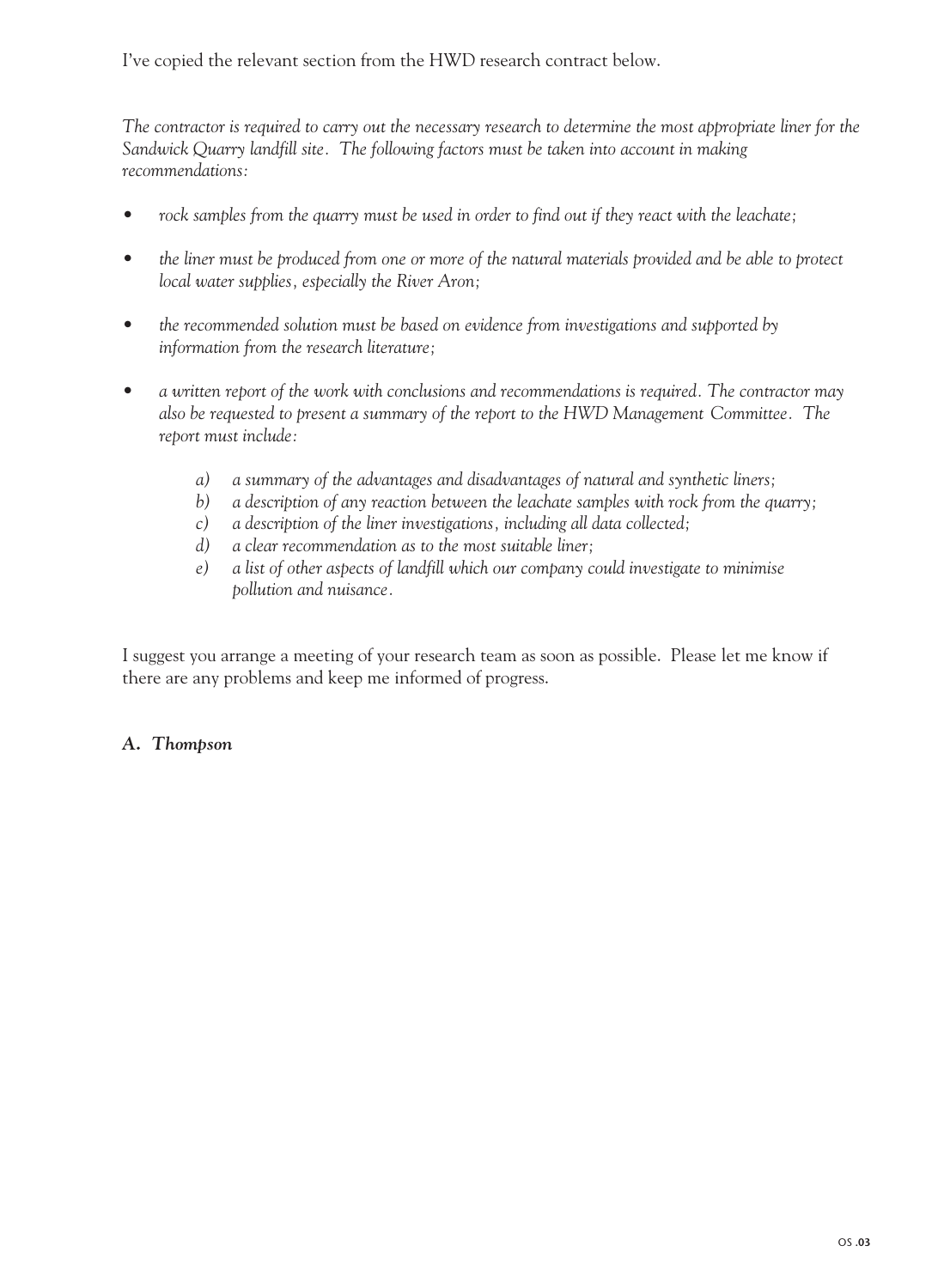**To:** Research students newly appointed to the Environmental Chemistry Unit Research Team

**From:** J. Brown

**Subject:** HWD Sandwick Quarry landfill site liner contract: planning meeting

**Planning meeting agenda** (Chair: J. Brown)

**1** Background information: presentation and discussion of Prof. Thompson's fax and papers (Copy of fax and papers enclosed) (10 mins.)

#### **Issues for discussion**

- a) What do we need to investigate? (J. Brown to outline) (5 mins.)
- b) Getting to grips with the technical problems associated with landfill sites. (J. Brown to allocate background reading tasks identified below) (20 mins.)

Paper 1: Earth Science and waste disposal article (Thompson, 1994)

Paper 2: HWD Site investigation report (Roberts and Wilkes, 1996)

Paper 3: Laboratory investigations into landfill liners (Thornton et al, 1995)

- **2** Brief report back from team members on their reading tasks, followed by discussion (20 mins.)
- **3** Planning the research investigation and allocating group tasks (refer again to papers and fax, and the action plan below) (30 mins.)

#### **An action plan**

What are the tasks?

What order must they be done in?

Who will do each task?

How long will they take and what do we need?

How will we check on progress?

How do we report back?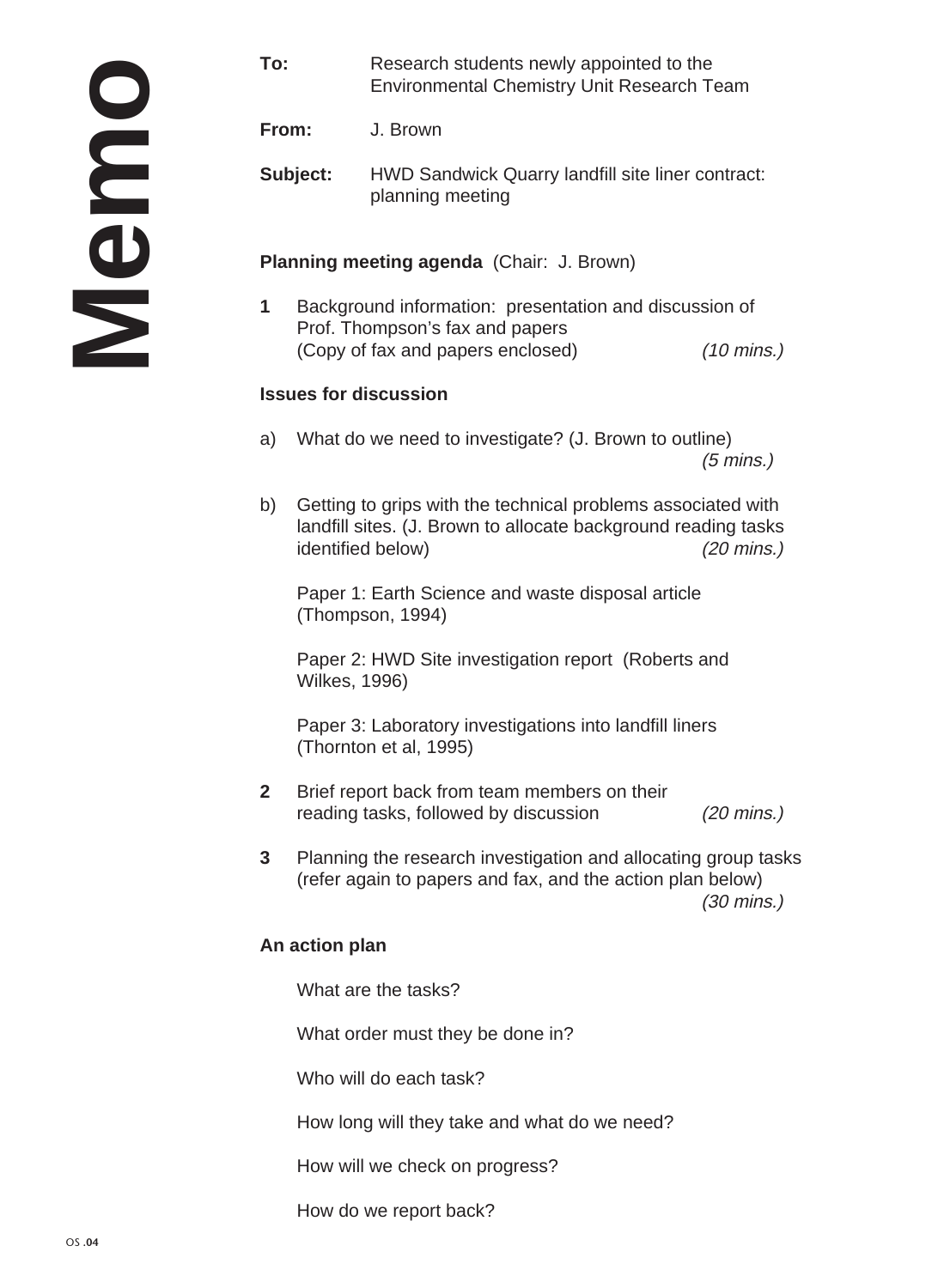## **Earth Science and waste disposal**

Anne Thompson discusses some of the issues linked to handling the mountain of waste produced today.

Every year the amount of waste material that we produce increases. Up to 90% of this waste will end up in landfill sites. Usually these sites are old quarries or mines. It seems to make sense to put materials we do not want back in! Unfortunately, it is not that simple. Just burying the waste does not bury the problem. The waste can be broken down by microorganisms once it is underground, just like material in a compost heap, and this can produce harmful gases and liquids. If these gases and liquids escape they can cause problems.

Landfill gas is mostly methane and carbon dioxide. Methane is flammable when mixed with air. Rainwater, and liquid products from the waste, will produce a toxic liquid called leachate. The leachate can pollute both rivers and ground water close to the landfill. If this happens it can have serious effects on the surrounding area. Effective management of landfill sites is essential to stop this from happening.

### make sure we know what this is

#### **Where should landfill sites be placed?**

The types of rocks at a landfill site determine whether gas or leachate will escape. If a rock will let liquids and gases pass through it easily, the rock is called permeable. Permeable rocks are not suitable for a landfill site base. The leachate and gas can either move through tiny holes in the rock or may move through cracks or faults.

Paper 1

#### Why are permeable rocks unsuitable and what problems would arise?

The most permeable materials are sands and gravels. Many older landfills were established in pits where sand and gravel have been extracted for use in the building industry. Other highly permeable rocks include limestone and some types of volcanic rocks with well developed cracks. Landfill gas has been recorded hundreds of metres away from such landfill sites.

*Figure 1 Geological constraints on landfill sites*.

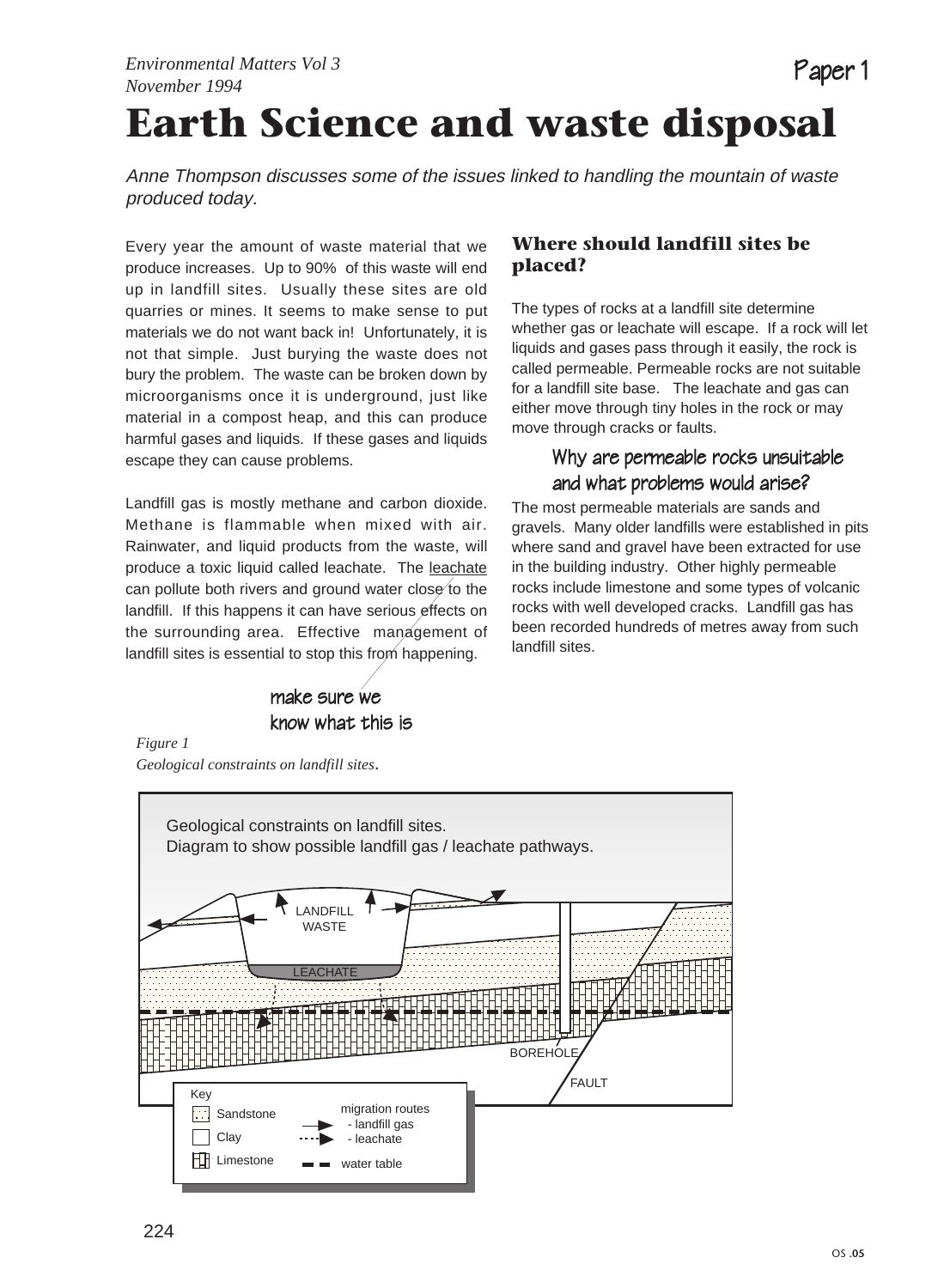what does this mean?

### how will this happen?

In the past, landfill sites relied on the leachate being 'treated' by the rocks it passed through. For example, alkaline rocks would help to neutralise acids in leachate. Low permeability rocks such as clay are best suited to this approach. High permeability rocks are not considered suitable as the movement of the leachate is too fast. Unmodified sites of this type were used in the past for industrial chemical waste and for biodegradable waste but this often had serious effects on surrounding water resources. Now the main methods of controlling pollution from landfill involves lining them so materials cannot escape. It is now standard practice at sites on permeable rocks to include some kind of impermeable barrier, known as a liner, to prevent the movement of both leachate and gas.

Lining materials can be divided into natural and synthetic. The most commonly used natural liners are clay, bentonite (a special type of clay), colliery shale and pulverised fuel ash (PFA).

Synthetic liners include butyl rubber, polyethylene, neoprene and polyvinyl chloride (PVC). Although synthetic liners are made from totally impermeable materials they can be less than perfect. There may be damage during laying, poor joins between sheets and damage caused by plants and chemicals.

The design of a typical landfill site is shown in *Figure* 2 below. Note that the site is covered whenever possible because stopping rain from washing down through the waste reduces leachate. Also note that fences surround the site to stop wind-blown litter scattering beyond the site.

Other inconveniences to the public which must be considered are increases in traffic, noise pollution, extra road building, vibrations, smells and removal of footpaths and rights of way. However, a well managed site should minimise pollution, environmental impact and problems for the public.

> How can smell and noise be minimised?

#### *Figure 2 The design of a typical landfill site*



Why doesn't the gas and leachate just build up?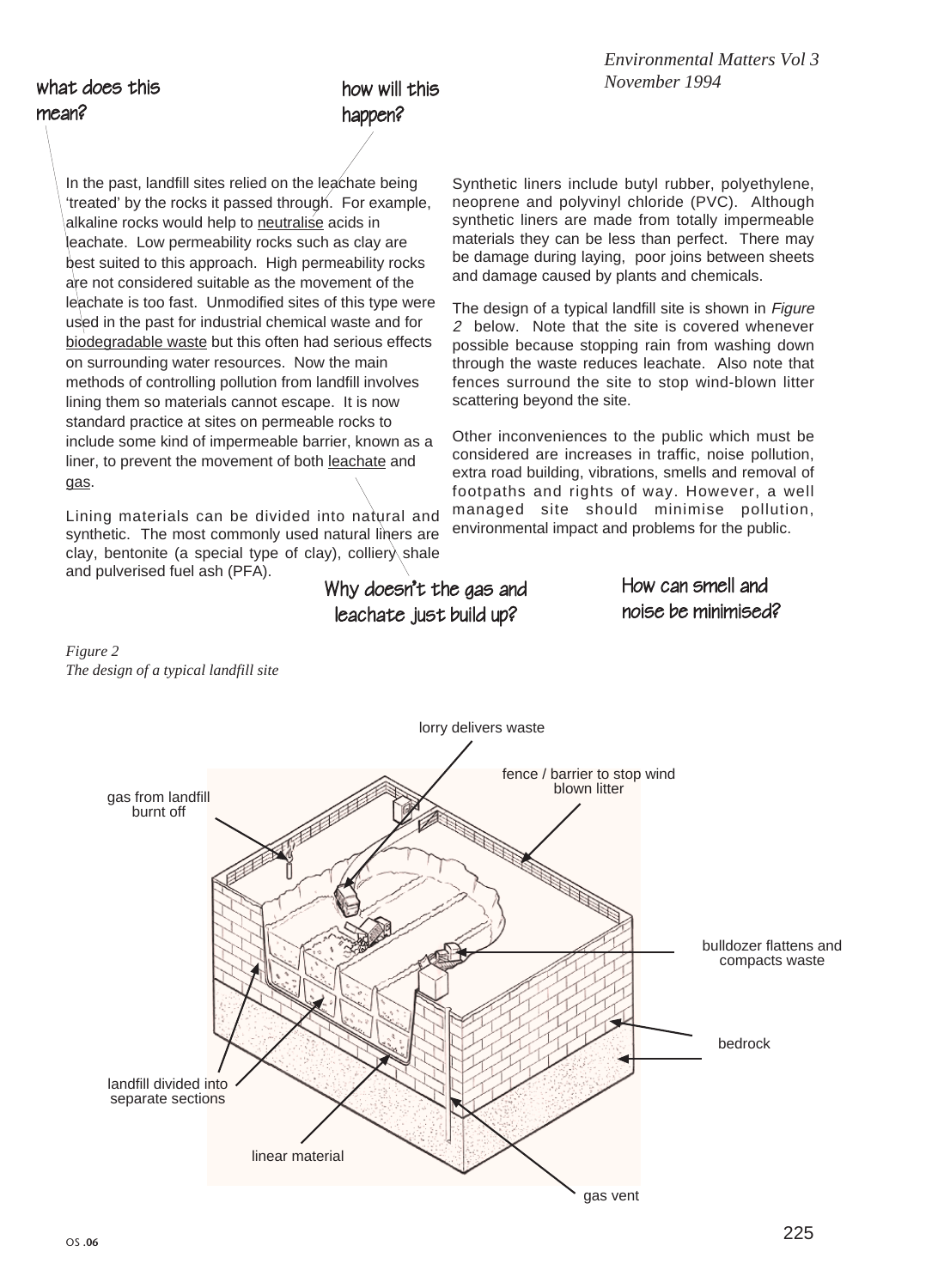## *The use of Sandwick Quarry as a landfill site*

*Roberts, R. and Wilks, F.*

March 1996

#### **Background**

Sandwick Quarry has reached the end of its life for the extraction of sand and gravel deposits for use in the building industry. HWD is applying for a licence to allow them to use the quarry as a landfill site for the disposal of general household refuse. The quarry is situated close to a village (see fig.1) and within a short distance of the river. The villagers and the River Inspection Authority are concerned that liquids leaking from the site (leachate) could affect the ground water and river. Villagers are also concerned about potential problems from landfill gas.

#### **The site**

What might these problems be? - and what other problems might the landfill cause the villagers?



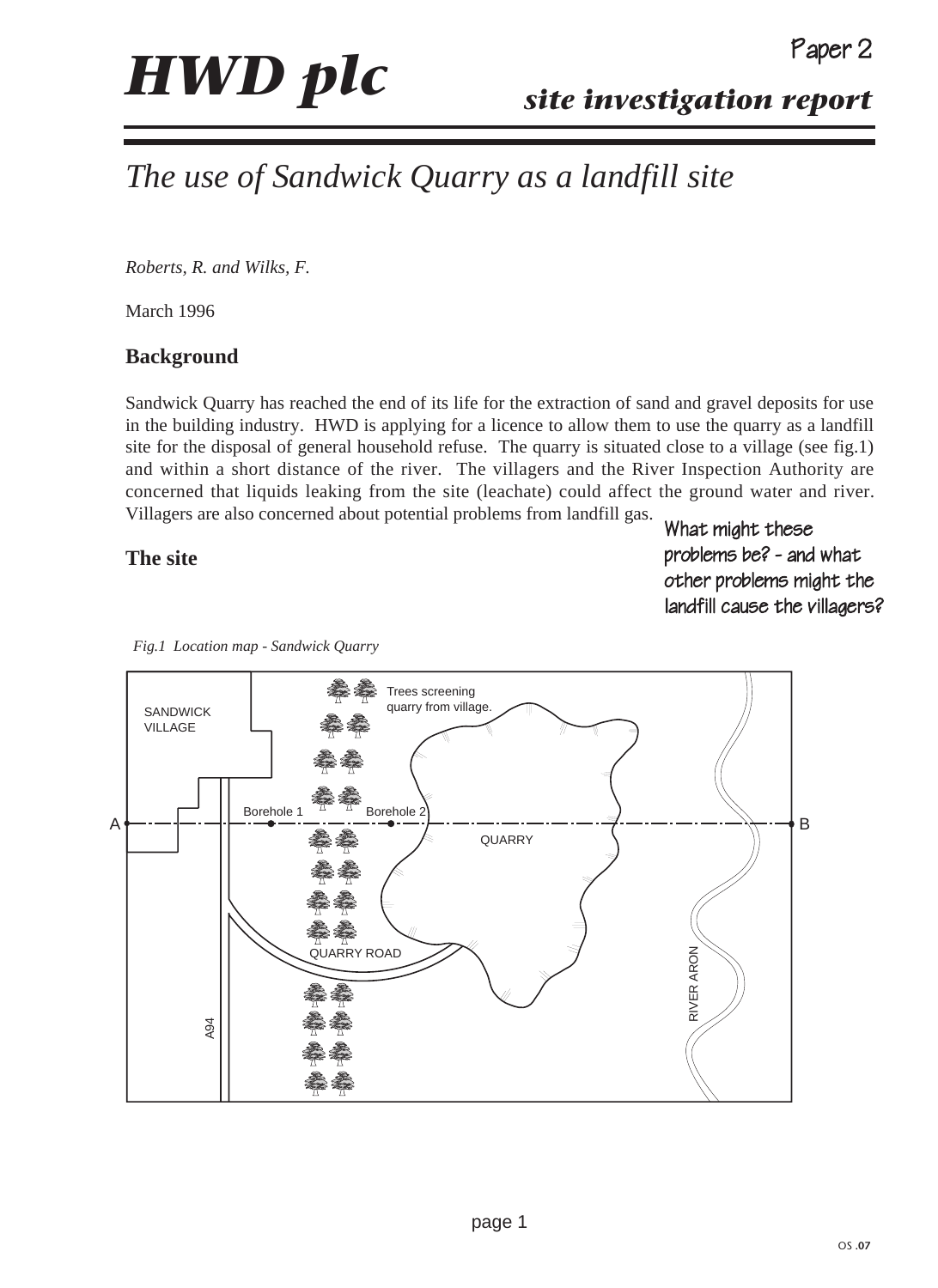

#### **Risk of leachate pollution**

The sands and gravels of the quarry may pose a risk of leachate pollution. These rocks are permeable and the base of the quarry is within a few metres of the ground water.

#### *Recommendations:*

#### Could leachate reach the ground water and river? Explain how and what problems would result.

Suitable materials should be found to line the sides and base of the quarry. The liner must prevent the movement of leachate out of the quarry. If possible the liner should also react with any leachate to reduce any pollution risk.

#### H<sub>ow</sub>?

#### **Risk to Sandwick village from landfill gas and other nuisance**

The clay deposits beneath the village form an impermeable barrier to the movement of gas. There is no risk to the village. However, no further building should be allowed on this side of the village to prevent development beyond the clay/sand boundary.

#### *Recommendations:*

The hole should be covered whenever and wherever possible with the impermeable material to deal with wind-blown litter, to prevent rainwater washing down through the waste and to reduce gas and smells escaping. The gas should be removed and if possible used. The site should not be used for construction following its use as a landfill site. A litter fence should be built around the site and working hours should be Monday to Friday, 09:00 to 18:00 only. No additional access roads should be constructed.

Why might rainwater be such a problem?

Explain why each of the recommendations in the above paragraph should be implemented.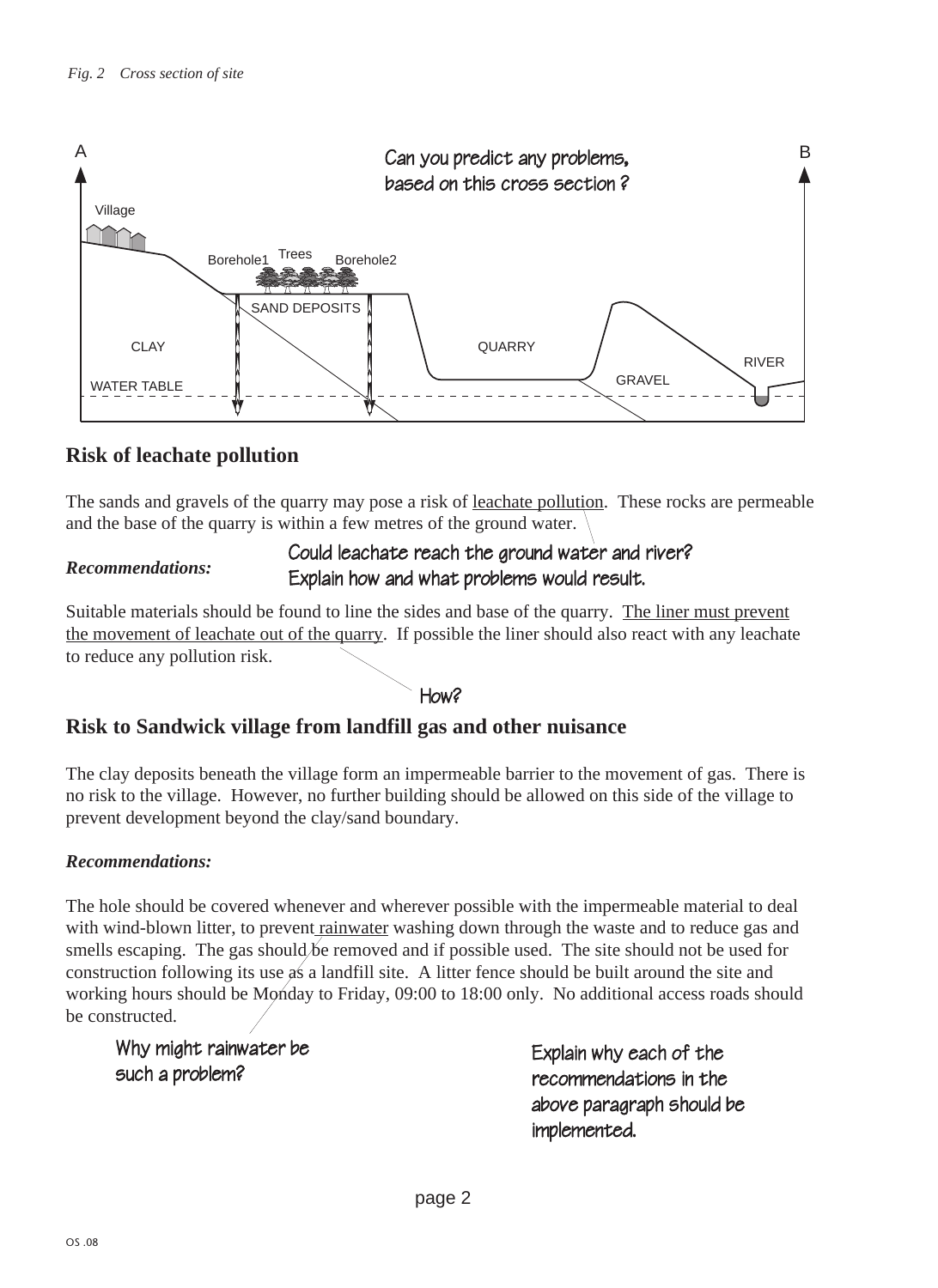## **Laboratory investigations into landfill liners**

*Thornton, S.F., Bright, M.I., Lerner, D.N. and Tellam, J.H.*

#### **Abstract**

The design of liners from natural materials that could prevent the leakage of polluted waters from landfill sites is discussed. Laboratory experiments are currently under way to test the performance of natural liners made by combining a range of widely available materials.

#### **Introduction**

#### what does this mean?

In recent years waste liquids or leachates have been prevented from polluting the environment by using impermeable liners such as heavy plastic sheeting materials. However, the liner and leachate collection systems cannot be guaranteed not to leak and so it is vital to consider back-up measures, such as using a liner composed of a mixture of natural materials known to reduce the harmful effects of leachate.

There are a number of processes capable of making leachate less harmful during its movement through natural materials. These are a combination of physical, chemical and biological processes e.g. dilution, precipitation of metals, and the action of bacteria in breaking down organic compounds. These processes are maximised by a high clay content, organic carbon content and carbonate content. The carbonate will help to neutralise acids and help the growth of bacteria. Few natural materials contain all of these substances so the liner has to be constructed from locally available materials modified by adding clay, carbonate or organic-rich materials. To test this approach, laboratory experiments are currently being carried out as detailed below.

#### **Experimental design**

A set of columns was packed with example liner recipes. Leachate was fed through the columns and the effluent analysed. Three natural materials were selected to form the basis for the recipes. At one end of the spectrum was sandstone which would make a very unsuitable liner without modification. In contrast, Oxford Clay appears to possess the best properties as a liner. Coal Measures clay represents a material of intermediate properties. See Table 1 below.

> why is Oxford Clay likely to be a good liner material?



*Table 1 Typical properties of materials used in the investigation*